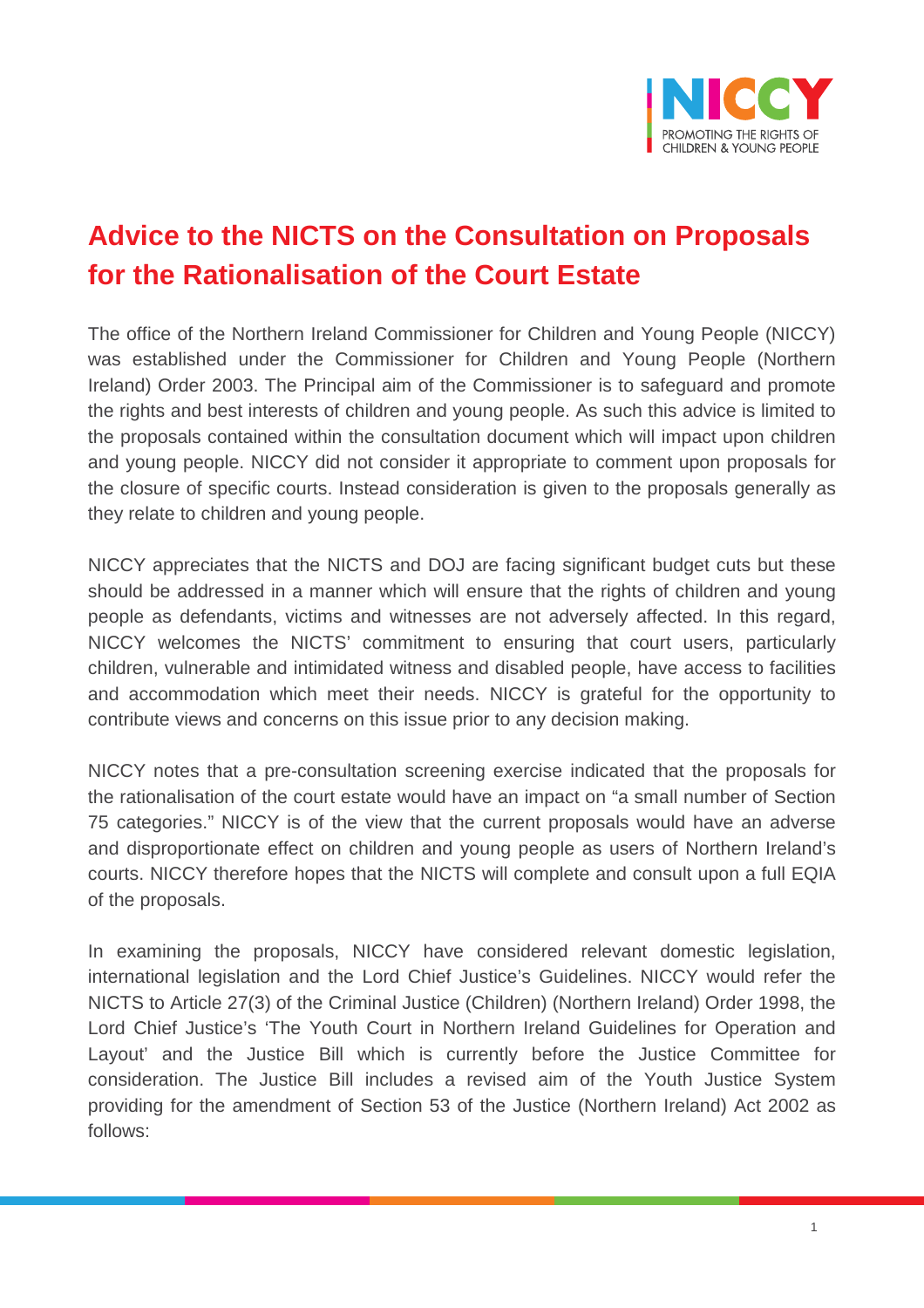

*"...all such persons and bodies must also have the best interests of children as a primary consideration and have regard to the welfare of children affected by the exercise of their functions (and to the general principle that any delay in dealing with children is likely to prejudice their welfare), with a view (in particular) to furthering their personal, social and educational development."* 

In determining how to take forward proposals to rationalise the court estate, NICCY expects that the NICTS will give appropriate consideration to the above.

Moving on to the substantive proposals, as stated NICCY is concerned that these will have a detrimental and disproportionate impact upon children and young people as court users. NICCY notes with concern that the NICTS state in the consultation document that "*insofar as it is practicable to do so, youth court...business should have some level of separation from other adult criminal court business*".<sup>[1](#page-1-0)</sup> In NICCY's view, this is not acceptable. Youth court business should be entirely separate from all adult court business. Youth courts should not sit on the same days as other courts, particularly adult criminal courts, so as to protect the best interests of children and young people as court users, in line with the revised aim of the youth justice system as detailed above.

Article 27(3) of the Criminal Justice (Children) (Northern Ireland) Order 1998 provides that "*so far as is reasonably practicable...children who are to be brought before the youth Court will not be present in the precincts of the court at the same time as adult defendants.*" This position is affirmed in the Lord Chief Justice's 'The Youth Court in Northern Ireland Guidelines for Operation and Layout' where it is stated *"as far as possible, sittings of the youth court should be arranged to make sure that children are not in or near the court at the same time as adult defendants.* "

NICCY is aware that court sittings are determined by the Lord Chief Justice and the judiciary, and note that the court calendars contained within the consultation document are indicative only. However, NICCY is extremely concerned that, in the majority of the proposed court mergers, the calendars clearly indicate insufficient capacity to have youth court sittings on days on which there are no adult courts sitting. This failure to separate the sittings will clearly result in children coming into contact with adult defendants, in contravention of the Criminal Justice (Children) (Northern Ireland) Order 1998 and the

<span id="page-1-0"></span><sup>1</sup> Paragraph 1.26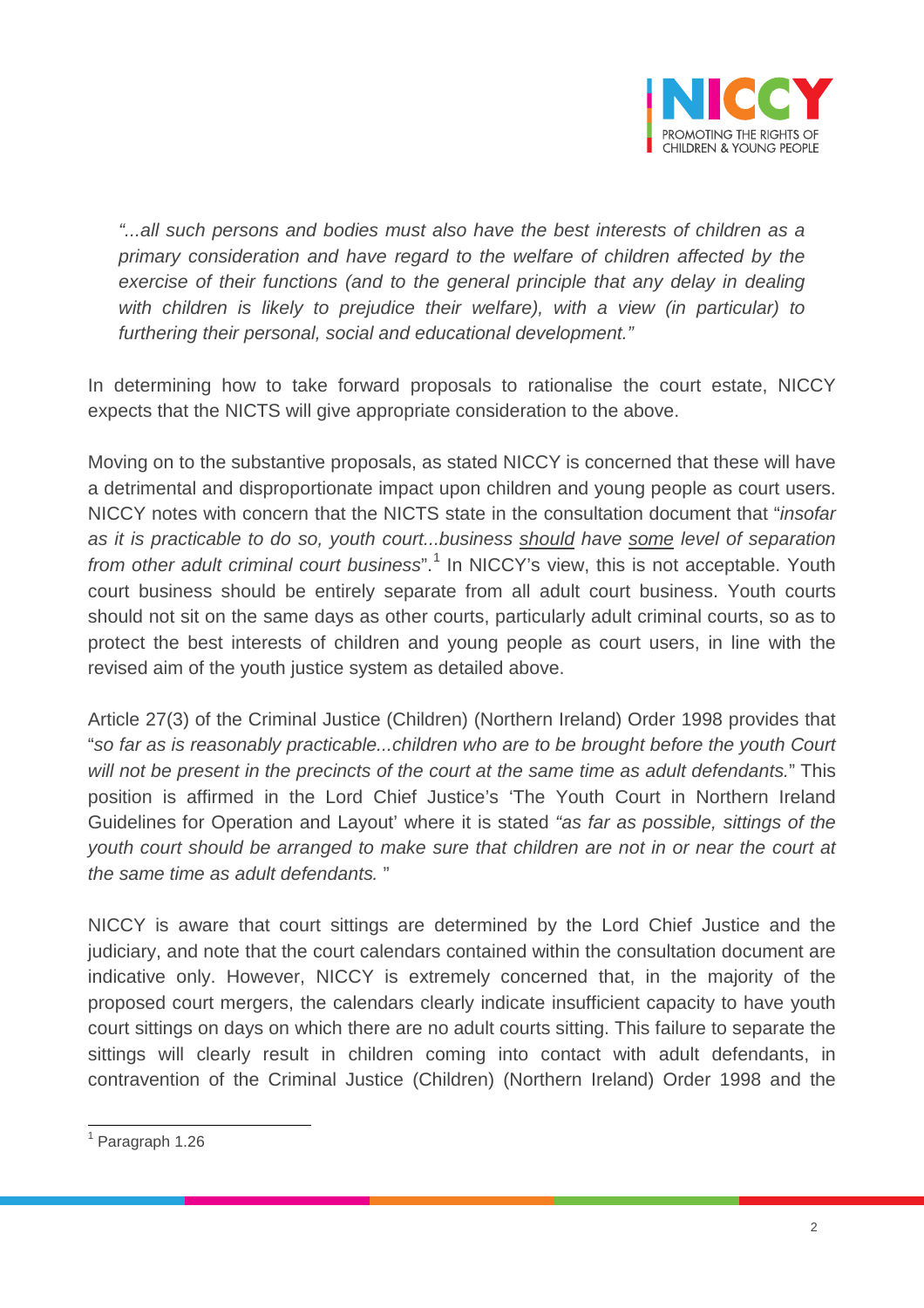

Lord Chief Justice's Guidelines. NICCY do not consider that it is ever appropriate for children and young people attending court as defendants, witnesses or victims to come into contact with adult defendants. Any proposal which would enable this is at odds with the revised aim of the youth justice system. Such proposals may also impinge upon a child defendant's right to privacy as provided for under Articles 16 and 40(2)(b)(vii) of the United Nations Convention on the Rights of the Child (UNCRC), Article 8 of the European Convention on Human Rights (ECHR) and Rule 8 of the United Nations Standard Minimum Rules for the Administration of Juvenile Justice ("The Beijing Rules").

NICCY's concerns about the proposals are heightened by the current facilities for Belfast Youth Court within Laganside Courthouse following the closure of the Old Townhall Building. NICCY appreciate that the NICTS have worked as best they can to accommodate Belfast Youth Court within the limitations of the Laganside building and their budgetary constraints. However, the facilities at present are not child rights compliant. NICCY notes the arrangements detailed at paragraph 6.7 of the consultation document, however, having visited the facilities and engaged with practitioners using same, we remain concerned that these arrangements are not working in practice. The separate waiting area for Court 1 has not materialised as those attending the adult courts on the same level frequently use this waiting area. Interview and consultation facilities are particularly poor. Consultation facilities are extremely limited with only 4 rooms available. In practice, these rooms are also used for interviews and consultations by users of the adult criminal courts on the same level due to the limited facilities available. Furthermore, we are aware that there have been issues with interview facilities for the Youth Justice Agency (YJA). Due to a sound proofing concern with the room provided on Level 2, the YJA were offered a room on Level 1 to engage with children and young people but this resulted in the prolonged absence of YJA staff from the court. YJA staff are now forced to consult with children and young people in the corridor, which is clearly not acceptable.

For the reasons outlined above, the physical separation of Court 1-3 from the county courts and adult magistrates court, is not working in practice. In addition to these concerns, children and young people attending the court complex as defendants, witnesses or victims have to use the same entrance as all adult defendants and other users of the court complex.

NICCY are aware that the NICTS wish to move the Belfast Youth Court to Level 1 which will alleviate a number of the concerns above, though issues regarding the building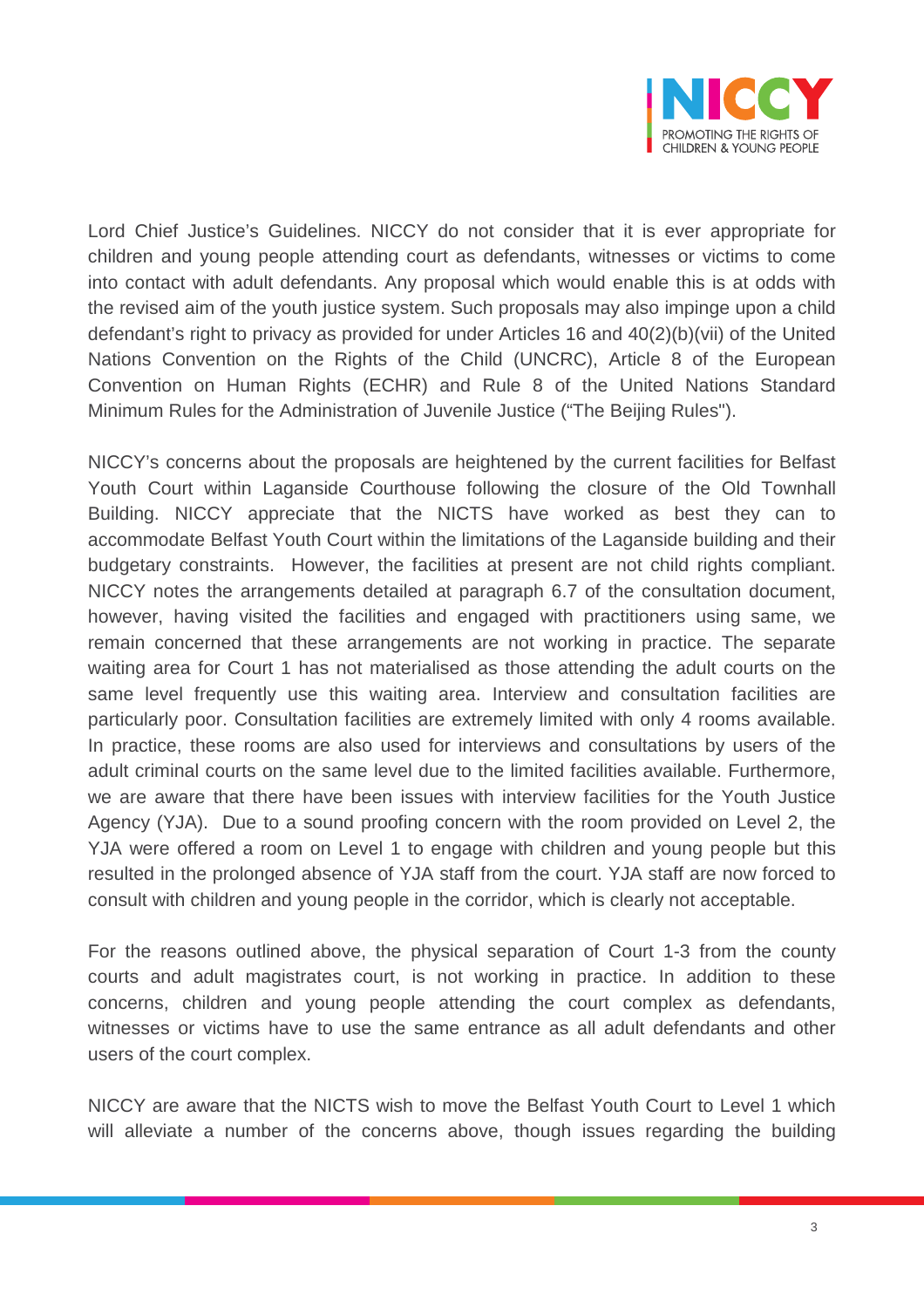

entrance will remain. However, the NICTS cannot move forward with their plans until the decisions are made following the outcome of this consultation. NICCY have written separately to the Minister of Justice outlining concerns regarding the current provisions for children and young people using Belfast Youth Court and will continue to engage with him in this regard.

Should youth courts be moved into adult courtrooms, NICCY would question whether the physical layout of the courtroom would be appropriate for a youth court. In his Guidelines, the Lord Chief Justice states that in the youth court, "*the case should always be heard in a courtroom where everyone involved is on the same, or almost the same, level. Research has shown that the physical court environment – the type of furniture, layout and seating arrangements – can influence effective communication.*" The Lord Chief Justice suggests that youth court judges should be "*at or near the same level as the child, (meaning) that they can more easily maintain eye contact when speaking to them. This helps to involve the child.*" Therefore, in determining how to progress with the rationalisation of the court estate, NICCY urges the NICTS to consider the appropriateness of any new courtrooms which will house youth courts and the availability of funding for necessary alterations. Only through adherence to the Lord Chief Justice's Guidelines will children be provided the opportunity to be heard in the proceedings which affect them directly, as enshrined in Article 12 of the UNCRC, and realise their rights under Article 6 of the ECHR.

Consideration must also be given to the entrances and exits to court buildings and courtrooms, particularly in relation to young victims and witness. Such children and young people should not have to be fearful of seeing the alleged perpetrator within the court complex, otherwise they may be reluctant to permit matters to proceed to court thereby denying them access to justice.

Adequate consultation and interview facilities must also be available for use of children and young people with their legal representatives and also the YJA. Appropriate and separate waiting areas must also be available. NICCY would be concerned that increased court business on days when both adult and youth courts would sit under the new proposals, will result in insufficient consultation, interview and waiting facilities. In this case, if the proposals are to proceed, sufficient budget must be provided for the development of additional facilities to accommodate all court users on the day. Furthermore, this increased business for legal practitioners representing child and adult defendants on the same day, may potentially impact upon the individual attention